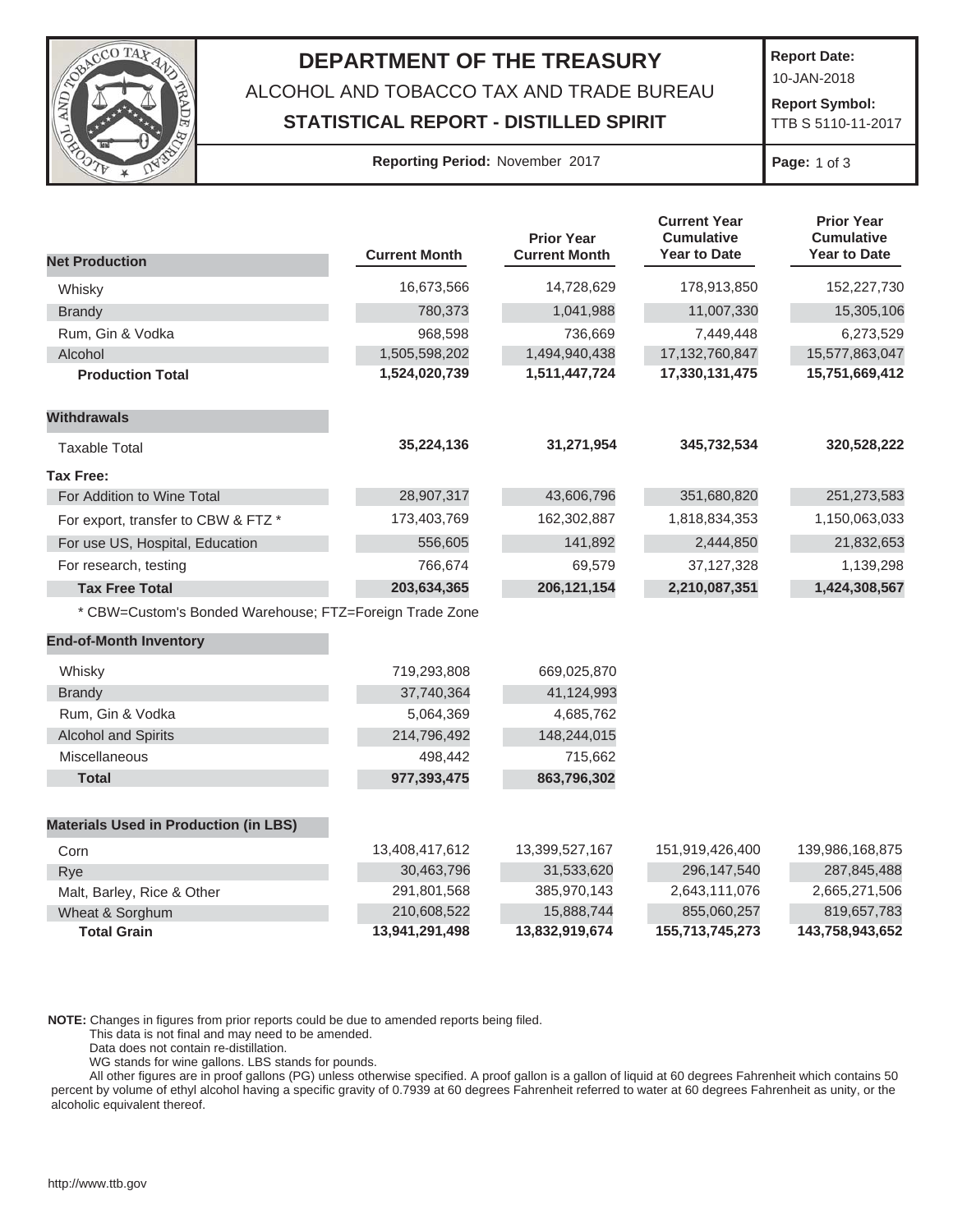## **STATISTICAL REPORT - DISTILLED SPIRIT**

TTB S 5110-11-2017 **Page:** 2 of 3

|                                                 | <b>Current Month</b> | <b>Prior Year</b><br><b>Current Month</b> | <b>Current Year</b><br><b>Cumulative</b><br><b>Year to Date</b> | <b>Prior Year</b><br><b>Cumulative</b><br><b>Year to Date</b> |
|-------------------------------------------------|----------------------|-------------------------------------------|-----------------------------------------------------------------|---------------------------------------------------------------|
| <b>Bottled For Domestic Use (in WG)</b>         |                      |                                           |                                                                 |                                                               |
| Whisky                                          | 6,555,235            | 7,373,040                                 | 71,706,109                                                      | 69,736,143                                                    |
| <b>Brandy</b>                                   | 2,050,731            | 1,889,297                                 | 20,062,623                                                      | 17,941,871                                                    |
| Imported Rum                                    | 3,501,599            | 3,985,423                                 | 20,355,240                                                      | 24,862,390                                                    |
| Gin                                             | 881,147              | 912,310                                   | 9,452,074                                                       | 10,231,247                                                    |
| Vodka                                           | 10,513,754           | 11,194,696                                | 122,453,009                                                     | 117,414,151                                                   |
| Cordials                                        | 5,417,271            | 5,824,108                                 | 64,600,743                                                      | 61,535,491                                                    |
| Cocktails                                       | 1,062,958            | 846,892                                   | 11,744,429                                                      | 10,739,847                                                    |
| Tequila                                         | 1,342,809            | 1,139,007                                 | 14,412,171                                                      | 13,981,775                                                    |
| Alcohol, Neutral Spirits & Miscellaneous        | 135,421              | 186,316                                   | 1,643,582                                                       | 1,706,232                                                     |
| <b>Non-Whisky Total</b>                         | 24,905,690           | 25,978,049                                | 283,013,804                                                     | 273,413,004                                                   |
| <b>Total Whisky &amp; Non-Whisky</b>            | 31,460,925           | 33,351,089                                | 354,719,913                                                     | 343,149,147                                                   |
| <b>Bottled in Bond for Domestic Use (in WG)</b> |                      |                                           |                                                                 |                                                               |
| Total                                           | 36,048               | 58,993                                    | 5,325,364                                                       | 529,048                                                       |
| <b>Bottled for Export (in WG)</b>               |                      |                                           |                                                                 |                                                               |
| Whisky                                          | 2,148,958            | 1,942,541                                 | 24,084,913                                                      | 23,898,674                                                    |
| Brandy, Cordials, Cocktails & Miscellaneous     | 283,036              | 436,176                                   | 3,928,078                                                       | 3,610,928                                                     |
| Rum, Gin, Vodka, Tequila & Alcohol              | 779,246              | 517,906                                   | 8,916,825                                                       | 4,778,098                                                     |
| <b>Total</b>                                    | 3,211,240            | 2,896,623                                 | 36,929,816                                                      | 32,287,700                                                    |
| <b>Grand Total</b>                              | 34,708,213           | 36,306,705                                | 396,975,093                                                     | 375,965,895                                                   |
| <b>Spirits Dumped to Processing</b>             |                      |                                           |                                                                 |                                                               |
| Alcohol and Neutral Spirits                     | 38,819,851           | 37,787,832                                | 422,798,407                                                     | 380,832,353                                                   |
| <b>Imported Whisky</b>                          | 1,554,906            | 2,305,501                                 | 20,857,996                                                      | 20,603,793                                                    |
| Domestic Whisky                                 | 7,861,836            | 8,541,714                                 | 88,713,527                                                      | 81,020,646                                                    |
| <b>Brandy</b>                                   | 1,317,733            | 1,245,866                                 | 12,476,231                                                      | 11,617,635                                                    |
| Imported Rum                                    | 4,027,660            | 4,990,373                                 | 45,375,660                                                      | 49,270,990                                                    |
| Gin                                             | 358,525              | 611,795                                   | 6,551,085                                                       | 7,504,525                                                     |
| Vodka                                           | 2,283,976            | 2,088,005                                 | 35,176,098                                                      | 29,208,163                                                    |
| Cordials, Cocktails & Miscellaneous             | 646,402              | 951,035                                   | 8,973,426                                                       | 10,078,726                                                    |
| Tequila                                         | 1,504,949            | 1,205,121                                 | 14,518,822                                                      | 13,370,664                                                    |
| <b>Total</b>                                    | 58,375,838           | 59,727,242                                | 655,441,252                                                     | 603,507,495                                                   |
| <b>Other Ingredients Mixed with Spirits</b>     |                      |                                           |                                                                 |                                                               |
| Wine                                            | 1,310,780            | 1,414,884                                 | 15,597,188                                                      | 13,529,862                                                    |
| <b>Alcohol Flavoring Materials</b>              | 362,993              | 348,452                                   | 3,863,657                                                       | 3,634,853                                                     |
|                                                 |                      |                                           |                                                                 |                                                               |

**NOTE:** Changes in figures from prior reports could be due to amended reports being filed.

This data is not final and may need to be amended.

Data does not contain re-distillation.

WG stands for wine gallons. LBS stands for pounds.

 All other figures are in proof gallons (PG) unless otherwise specified. A proof gallon is a gallon of liquid at 60 degrees Fahrenheit which contains 50 percent by volume of ethyl alcohol having a specific gravity of 0.7939 at 60 degrees Fahrenheit referred to water at 60 degrees Fahrenheit as unity, or the alcoholic equivalent thereof.